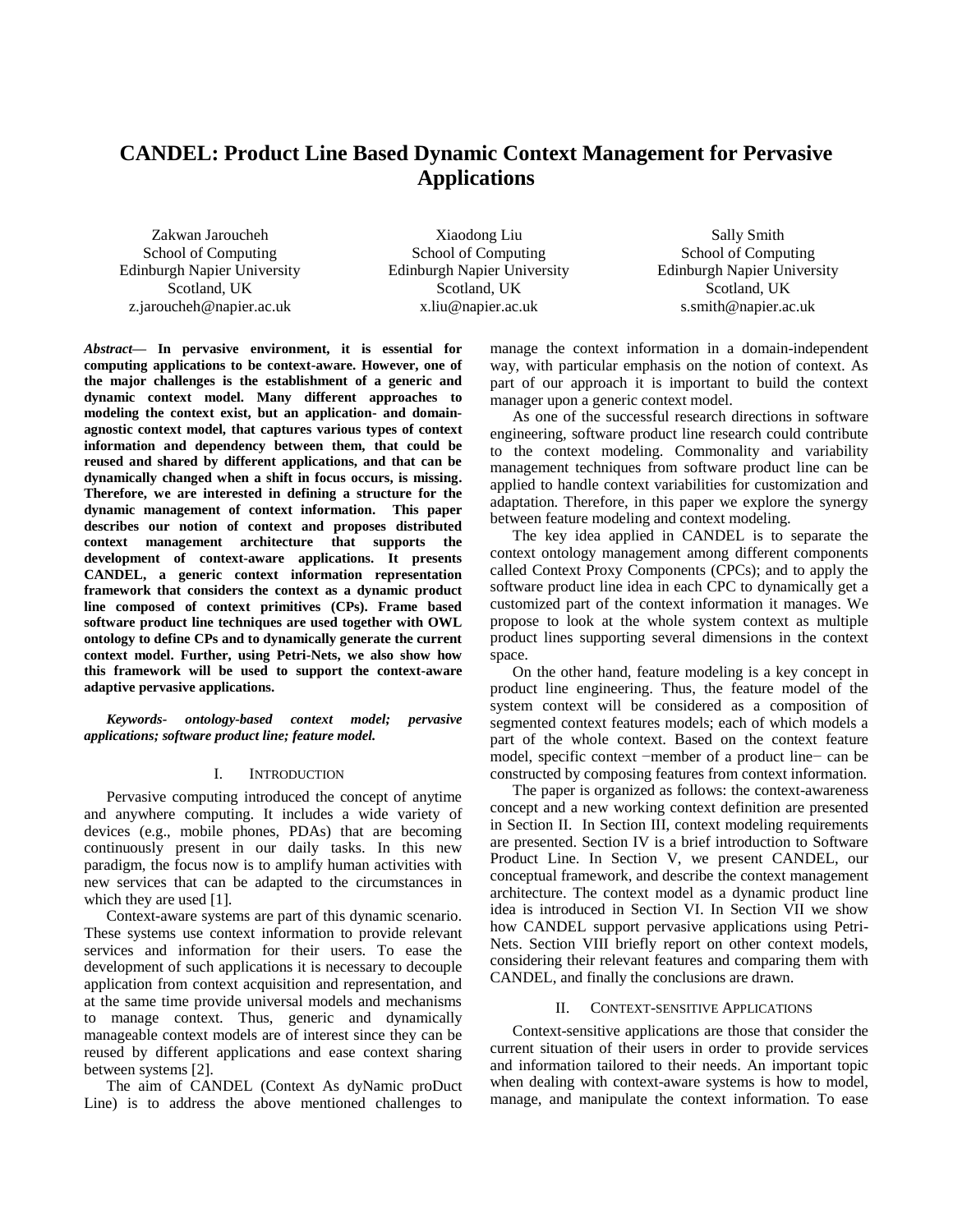

Figure 1. The proposed context working definition.

context representation, context sharing and semantic interoperability between heterogeneous systems, a formal and generic context model is needed [3].

In this work, we are interested in developing a contextaware application development methodology (Software Engineering perspective); and in particular we are focusing on context modeling (Knowledge Engineering perspective).

In the literature, there are many definitions for context. Definitions given by earlier works agree on the key idea that contexts describe situations. For example Dey [4] confirmed this by defining context as: "Any information that can be used to characterize the situation of an entity. An entity is a person, a place, or a physical or computational object that is considered relevant to the interaction between a user and an application, including the user and application themselves."

This work is based on two other definitions of context. The first states that in using open-ended phrases such "any information" and "characterize" the context becomes so broad that it covers everything [5]. Winograd [5] indicated also that "something is context because of the way it is used in interpretation, not due to its inherent properties. The voltage on the power lines is a context if there is some action by the user and/or computer whose interpretation is dependent on it, but otherwise is just part of the environment." In this work, we adopt his definition of context: "context depends on the interpretation of the operations involved on an entity at a particular time and space rather than the inherent characteristics of the entity itself.'

The second indicates that "context is always related to a focus and that, at a given focus, the context is the aggregation of three types of knowledge: Contextual Knowledge (CK), External Knowledge (EK) and Proceduralized Context (PC)" [6]. The authors in [6] argue that context should always be considered related to a focus, which is a step in a task execution, in a problem solving or in a decision making process. Moreover, the context evolves dynamically according to the focus, which enables a contextsensitive system to separate relevant from not relevant knowledge in order to determine the context.

Fig. 1 illustrates the proposed working definition of the context. The term context primitive (for short, we will refer to it as CP) refers to a piece of contextual knowledge such as entity, entity attribute, relationship between two entities, their constraints, or inference rules –used to define context situations and infer new knowledge– that can be used to define the context. We consider that the context knowledge is composed of a set of small pieces. Given a focus, a relevant subset of these pieces, namely context primitives, will be used to generate the current context. Thus, the generated context is in alignment with the requirement of current task.

Several authors mentioned the distinction between data, information and knowledge e.g. [7]. The raw data "Alice is located in Kitchen" is represented by composing the primitives: Entity (Alice), Association (is located in), and Entity (Kitchen). In the same way we represent "Alice is a female" as a composition of: Entity (Alice), Attribute (Gender), DataValue (Female), and Constraints (Male or Female). Information is a relationship between data with great dependence on context for its meaning [7]. To understand the relationship between these raw data and therefore to conclude meaningful information, these data should be associated to a context. Here, we consider the focus is the context under which the data could be understood and interpreted. For instance, if the focus was to know the activity of Alice then we may conclude that Alice is cooking; in this case we use the Rule primitive to infer the new information "Alice is cooking". In contrast, if the focus was just to know the position of Alice then we use the Rule primitive to transform the data representing the coordinates of Alice into a meaningful information e.g. in kitchen or bathroom.

Beyond relation between data there is pattern which has the potential to represent knowledge. In this respect, based on the information that "Alice cooks everyday", we use the Rule primitives to conclude the knowledge that, for example, Alice is a housekeeper or Alice likes cooking. In brief, the focus determines what are the context primitives to be considered when dynamically compose the current context.

## III. CONTEXT MODELING REQUIREMENTS

A context model is needed to define and store context data in a machine processable form. Ontologies are a very promising instrument for modeling contextual information due to their high and formal expressiveness and the possibilities for applying ontology reasoning techniques [8]. Thus, ontologies will be used in the context model as the underlying technology.

The development of the proposed context modeling approach was driven by requirements we collected from the literature and from our experience in the context management implementation in pervasive environment. Besides the context modeling requirements mentioned in [9]: applicability, comparability, traceability, history and logging, quality, inference, incompleteness and ambiguity, we also identify the following requirements when designing an ontology-based context model:

**R1- Context modeling should provide applications with customized subset of the context information**. A complete ontology-based context model contains every piece of knowledge to be used for all application scenarios, which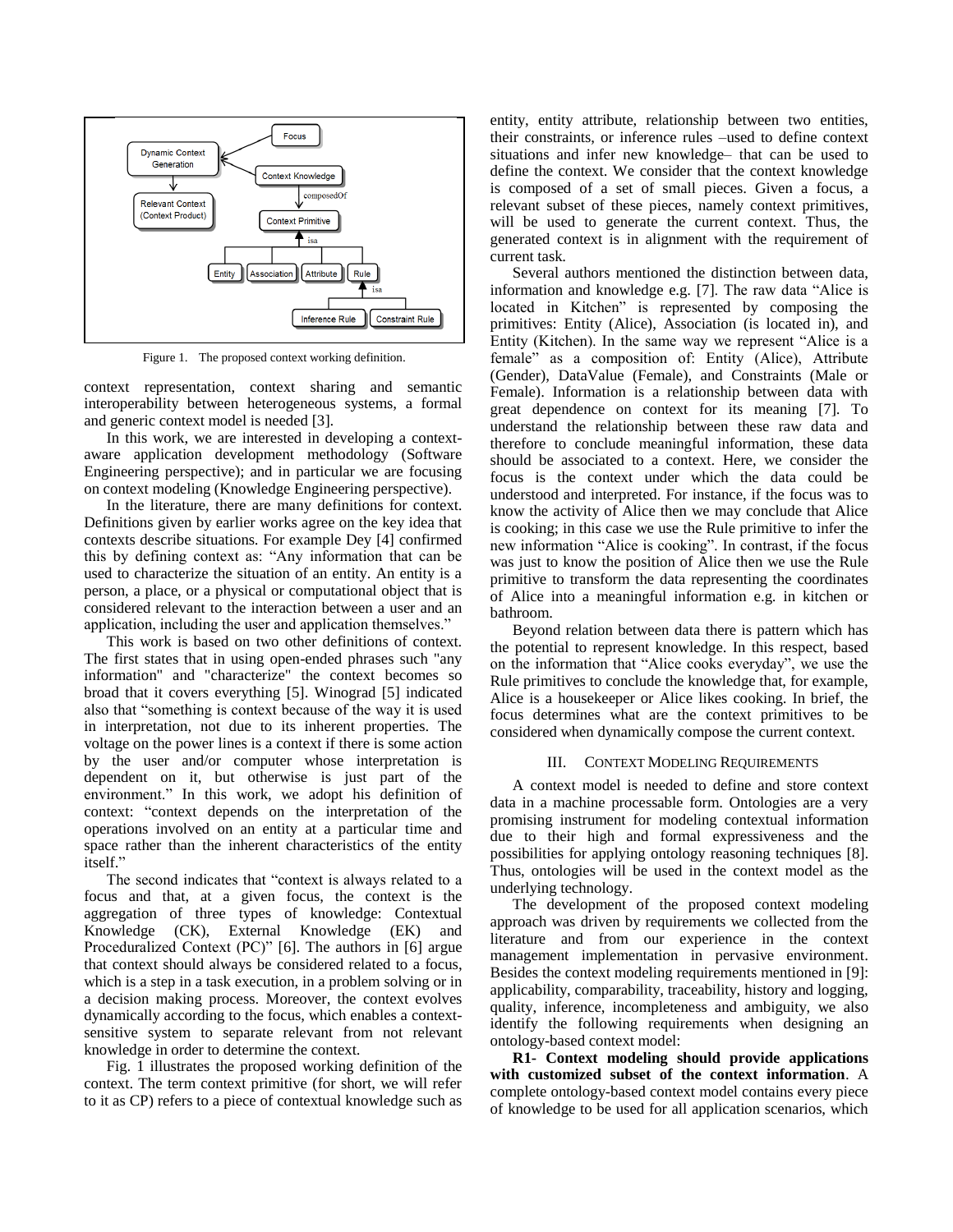represents all variants in the domain. In reality, not all context information is needed in all application scenarios [1]. Therefore, an appropriate subset of the complete context knowledge for a specific situation is enough.

**R2- The context modeling should provide consistency checking mechanism**. The context model should define the range a context value can take, or define a particular coexistence of values to be impossible; and thus should provide mechanisms to check the consistency of the context information instances.

**R3- A generic approach to context modeling is needed**. Existing context models vary in context information they can represent. While some models take the user situation into account, others model the physical environment. Thus, a more general approach that captures various types of context information, dependency between them and the context history is needed [2, 10], so that context models can be reused by different applications and ease context sharing between systems.

**R4- Context model should provide context information in different level of abstraction**. It should hide irrelevant context details and [1] offer a high-level interpretation of lower-level context details if requested.

**R5- Context modeling should be domain and application-agnostic**. The reusability criterion requires that the context representation should be independent from application. Instead the application is expected to be contextdependent. Further, context modeling concepts should be independent of the domain.

**R6- Context modeling should rely on well-accepted standards for expressing context information**. This will guarantee the interoperability between devices and applications in the highly-dynamic pervasive environment.

**R7- Context modeling should have formal representation of its syntax and semantics** in order to guarantee the consistency between different representations of context used by applications, context providers and service platforms [15]. This may require formally defining a context metamodel that will be used to produce valid and consistent context model throughout the system development, deployment and operation.

**R8- The context model should integrate the quality of context information** as the quality of context information delivered by sensors change over time.

**R9- The context model should be dynamic**. In order to reflect the underlying dynamic nature of the pervasive environment, the context model should cater for addition and removal of context data sources and address dynamic value changes of these sources. Further, as will be seen later, it should change when a shift in focus occurs.

In addition, we identify the context management framework requirements:

**R10- It should be reusable**. The context manger should be lightweight in terms of computational resources and interfacing requirements to be reused in as many environments as possible.

**R11- It should provide infrastructure to facilitate the construction, deployment and execution of context-aware applications.** Particularly, support is needed to handle

| TABLE L | <b>FEATURE TYPE RELATIONS</b> |
|---------|-------------------------------|
|---------|-------------------------------|

| <b>And:</b> if F1 is selected, subfeatures (F2, F3) must be part of<br>any product of the product line                       |    |
|------------------------------------------------------------------------------------------------------------------------------|----|
| <b>Alternative:</b> if F1 is selected, only one subfeature (F2 or<br>F3) can be selected in any product in the product line. |    |
| <b>Or</b> : if F1 is selected, one or more subfeatures can be<br>selected as part of any product in the product line.        |    |
| <b>Mandatory:</b> if F1 is selected, the subfeature is required as<br>part of any product in the product line.               |    |
| <b>Optional:</b> if F1 is selected, the subfeature may or may not<br>be part of a product in the product line.               | F1 |

different sources and types of contextual information, provided by highly distributed heterogeneous and constantly changing environments.

## IV. SOFTWARE PRODUCT LINE

According to [11] a software product line (SPL) is a set of software-intensive systems sharing a common, managed set of features that satisfy specific needs of a particular market or mission, and that are developed from a common set of core assets in a prescribed way.

Feature modeling is a domain modeling technique, which has generated a lot of interest in the software product line (SPL) community [12]. Modeling product family as a hierarchy of features their similarities, differences and relationships among them, feature models can be used for modeling common and variable requirements of products in a SPL, scoping SPLs, and product configuration and derivation.

Commonly there are five types of relations possible in a feature model [13] (See Table 1). Additional constraints between features may exist that describe how features interact with each other e.g. requires and excludes constraints.

In the following section we explain how we can benefit from SPL techniques in the context modeling and management.

## V. CONTEXT MODEL CONCEPTUAL FRAMEWORK

Based on the requirements mentioned in Section III, and inspired by the idea that feature models are views on ontologies [14], we propose a SPL-based conceptual support context-aware application development. We feel that there is a strong similarity between feature modeling and context modeling, both of which represent concepts in a particular domain and define how various properties relate among them. Hence, similarly to feature model, the context is presented as a feature diagram with other associated information such as constraints and dependency rules. On the other hand, since the context information may come from multiple heterogeneous sources, it is important to think of formalism and common languages that enable context sharing and interoperability of these sources in different applications [6].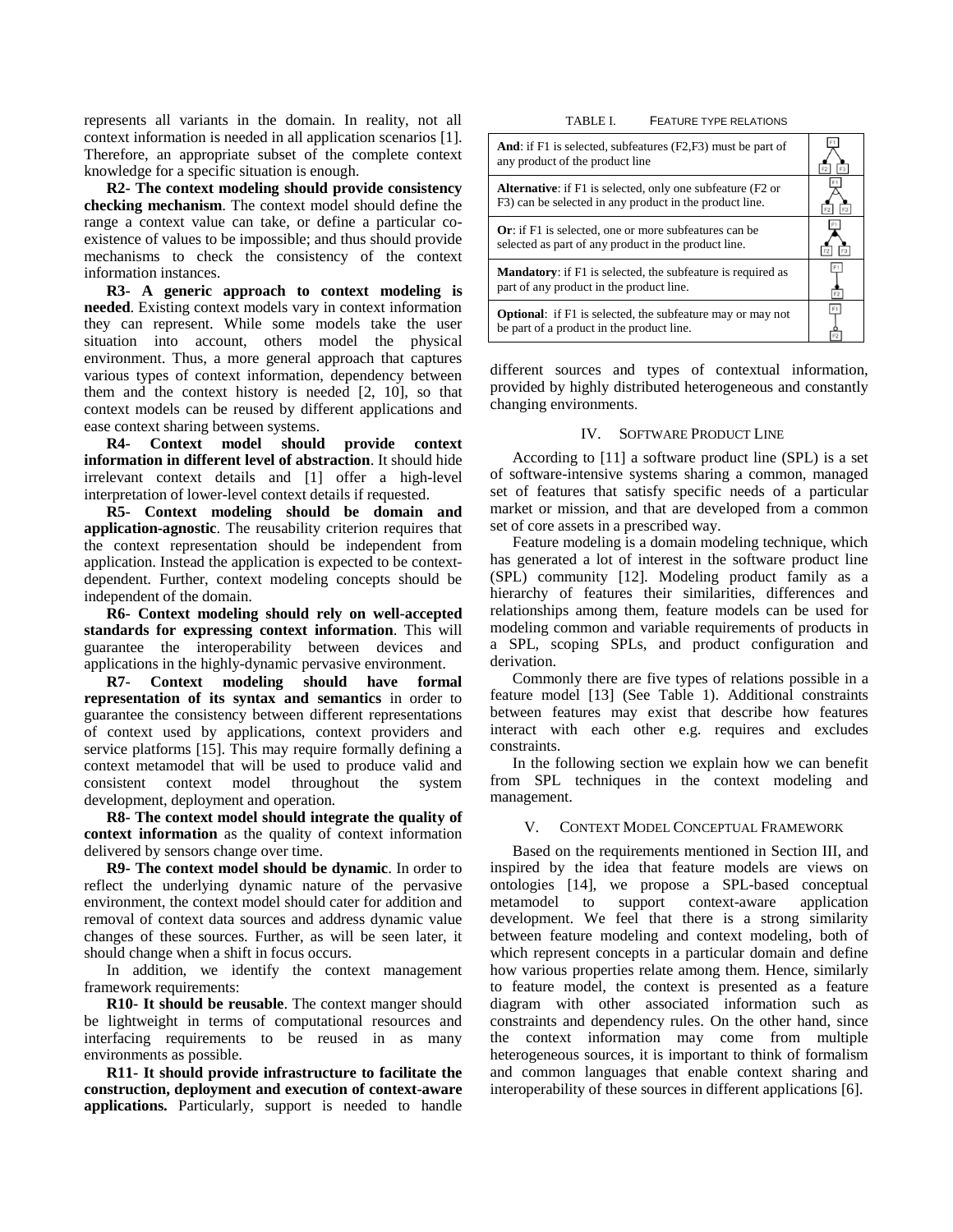

Figure 2. Context Management Architecture Figure 3. Context Feature Models

Hence, we are interested in investigating mechanisms for context modeling in a generic manner to support different applications in a domain-independent way.

#### *A. Motivation Scenario*

Alice registers her preferences when booking a room in the City Hotel. Once she gets into her room, the existent services use her context and preferences to deliver the preferable ambiance (e.g. light level, music type and level, etc). She is interested in reading IT news at night. The news service is willing to help her in reading the most recent IT news. After entering the room, she may take her shower. In this case, the service presumes that she is in "awaked mode" so it delivers the news to her mobile device. After a while, she may become sleepy, and the service delivers the news to the LCD screen or provides it in an auditory form. But if after entering the room, she had her dinner, and it was night, this means that she is in "sleepy mode", and then the TV switches to his favorite relaxing music channel and the lights dim.

In the following sections we present the proposed conceptual framework that supports this scenario.

#### *B. Context Management Architecture*

In the proposed approach we consider that context management is embedded in entities, called Context Proxy Components (CPCs) (Fig. 2), distributed in the environment, and publishes its capacity in the form of feature model to a service directory so that they can be easily located. These entities include any device or computational entity e.g. service. We have two kinds of these proxies: proxies connected to sensors that aggregate their data to provide services with the physical environment context, and proxies that provide the non-physical context e.g. computational entities.

For instance, Fig. 3 shows different context feature models provided by four CPCs. In Fig. 3, the Place CPC can provide the location as two features: the coordinates-based (i.e., longitude and latitude) or block-based which in turn has three subfeatures: room-, floor- or building-resolution. The service interested in knowing in which room the person is located should select the Location feature from the Person



CPC. As the Location is the same as Place (see next section), the service has to select the subfeatures: Block-based and Room-resolution.

## *C. Context Model Interoperability*

As other works (e.g. [2, 12]) have mentioned, ontologies are appropriate tools for representing context information. Ontologies are thus used to define context elements. On the other hand, Semantic Web is very promising to enhance the knowledge sharing; it offers knowledge representation languages that are both expressive and open which are two useful features for expressing context. With context models expressed in OWL DL, a Semantic Web environment can be built to facilitate context storing, sharing and distribution and to assist design cooperation.

The CPCs maintain their own context expressed in OWL ontologies. They may communicate this information to other CPCs, obeying a simple interface for determining the information they can provide using the context feature model. Indeed, in pervasive environment the growth in terms of the number of CPCs calls for distributing the process of creating context feature models. Two forms of distribution can be identified; distribution due to the fact that different people may be involved in context feature model creation, and distribution due to defining different context feature model for different parts of the system. The context consumer service may communicate with different CPCs to get a "snapshot" of the context information it needs.

Further, because the context of each CPC cannot be considered in isolation from the other contexts, there may be many relationships (dependencies) between the features of different CPCs. For instance, in Fig. 3, the *Role* feature in



Figure 4. Feature Model Ontology Framework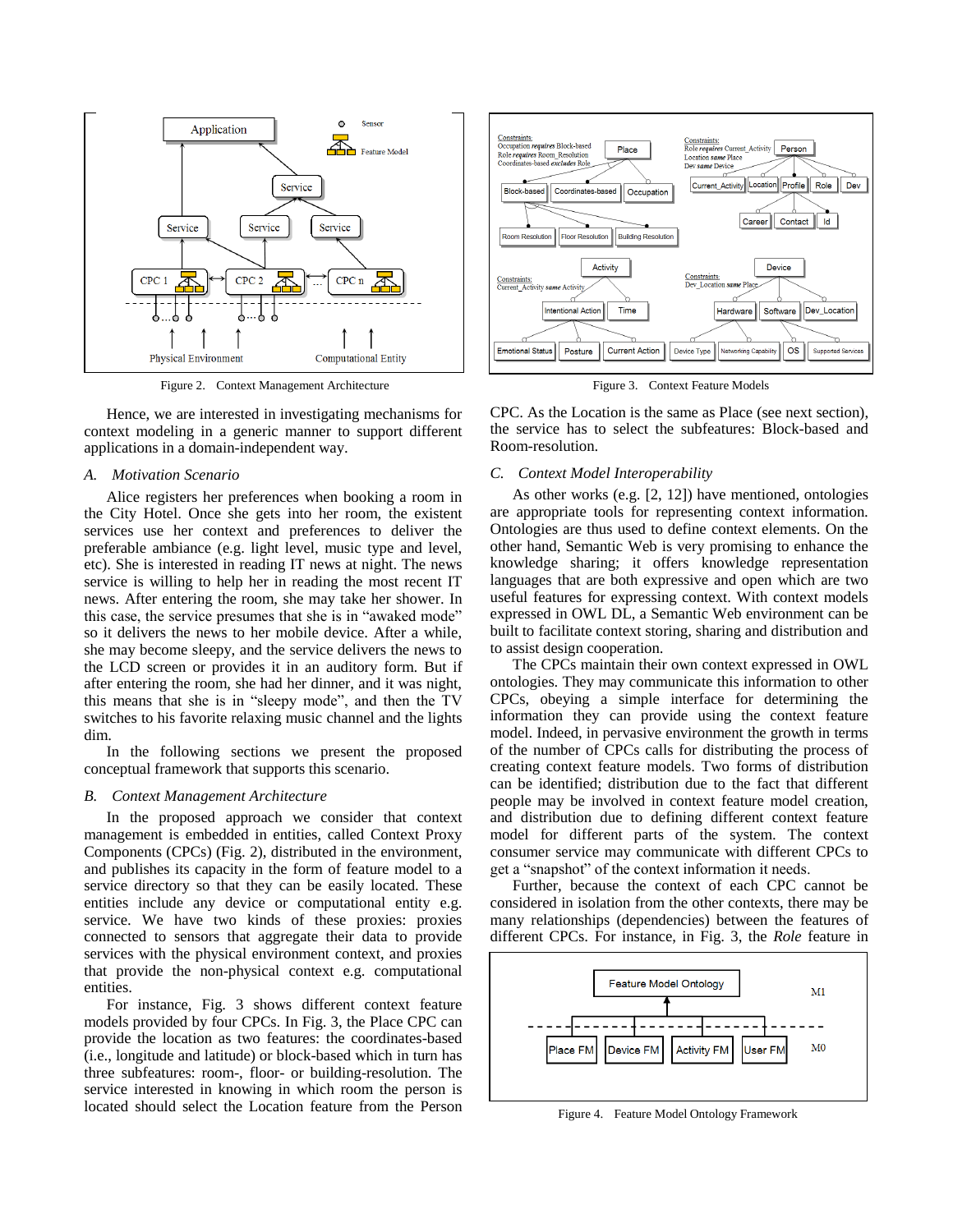

Figure 5. The Conceptual Meta-Model

*User FM* requires the *Current\_Activity* feature in *Activity FM* (Role *requires* Current\_Activity); which means that in order for the Person CPC to provide the role information it needs the current activity information from Activity CPC. Another type of constraint: the feature Location is the same as Place feature (Location *same* Place).

Therefore, features-based context modeling approach faces the challenge: lack of a formal common semantics for context feature models.

In order to be able to integrate the different context feature models, we employ ontology-based approach for the representation of knowledge contained in these models. As will be seen later, we use ontology to describe the feature model that will be used as a *meta-model* for describing different features models of CPCs (Fig. 4). Thus, every context feature model is an instance of the feature model ontology.

Further, to facilitate the development of context-aware application, it is necessary that applications and supporting platforms share not only a common feature metamodel but also a common context metamodel. Therefore, we propose to integrate the context feature model and context model in the meta level. The concepts of the conceptual metamodel were identified and grouped into two different views (Fig. 5): the context related concepts (white), and the context features concepts (shaded).

We import the concepts of features from FODA (Feature Oriented Domain Analysis) [15]. FODA appeals to us because features are essential abstractions that both context consumer and provider understand. Thus, the main concept in the feature description language FODA is the feature itself. Here a feature is a set of context primitives that is relevant to some stakeholder from a specific "focus" point of view. Fig. 5 depicts the proposed conceptual metamodel.

The main construct for representing context knowledge is the ContextPrimitive which represents the base context constructs (primitives) mentioned above: entity classes, entity attributes, entities associations, and rules.

- Entity class: represents a group of entities (e.g. users, places, devices, etc) sharing some properties.
- Attribute class: represents entities attributes e.g. position, temperature, etc.
- Association class: represents a relationship between one entity and either another entity or an attribute.
- Rule class: two types of rules could be identified: (i) *Consistency rules* provide mechanism for context consistency by specifying conditions that must be hold in the context information. For example, consistency rule could specify that if the person is cooking, she must be in the kitchen. (ii) *Inference rules* used to generate new context information after reasoning on the existing one. For example, an inference rule could conclude that a person is sleeping if the light is off and the time is night.

Further modeling constructs are axioms that add additional facts about the entities and attributes. These are: *specialization* and *equivalence* relationships that may be specified between two entity classes, two attribute classes, or two association classes.

## *D. Modeling Constructs on the Metamodel Layer*

For the formal specification of the conceptual metamodel, we have leveraged the existing ontology language OWL DL [16] to represent the knowledge contained in the conceptual model for a number of reasons. First, in OWL (and description logics), conceptual entities are organized as classes in hierarchies. Individual entities are grouped under classes and are called instances of the classes. Classes and individuals can be related by properties. OWL has constructs to define set relations including subclass, equivalence, intersection, union, etc. This facilitates the transition from the proposed conceptual view of the model to the ontological view of the model. Second, OWL is the W3C standard for Semantic Web which eases the exchange of context models between context consumer and providers. Third, the reasoning capabilities of OWL DL are of crucial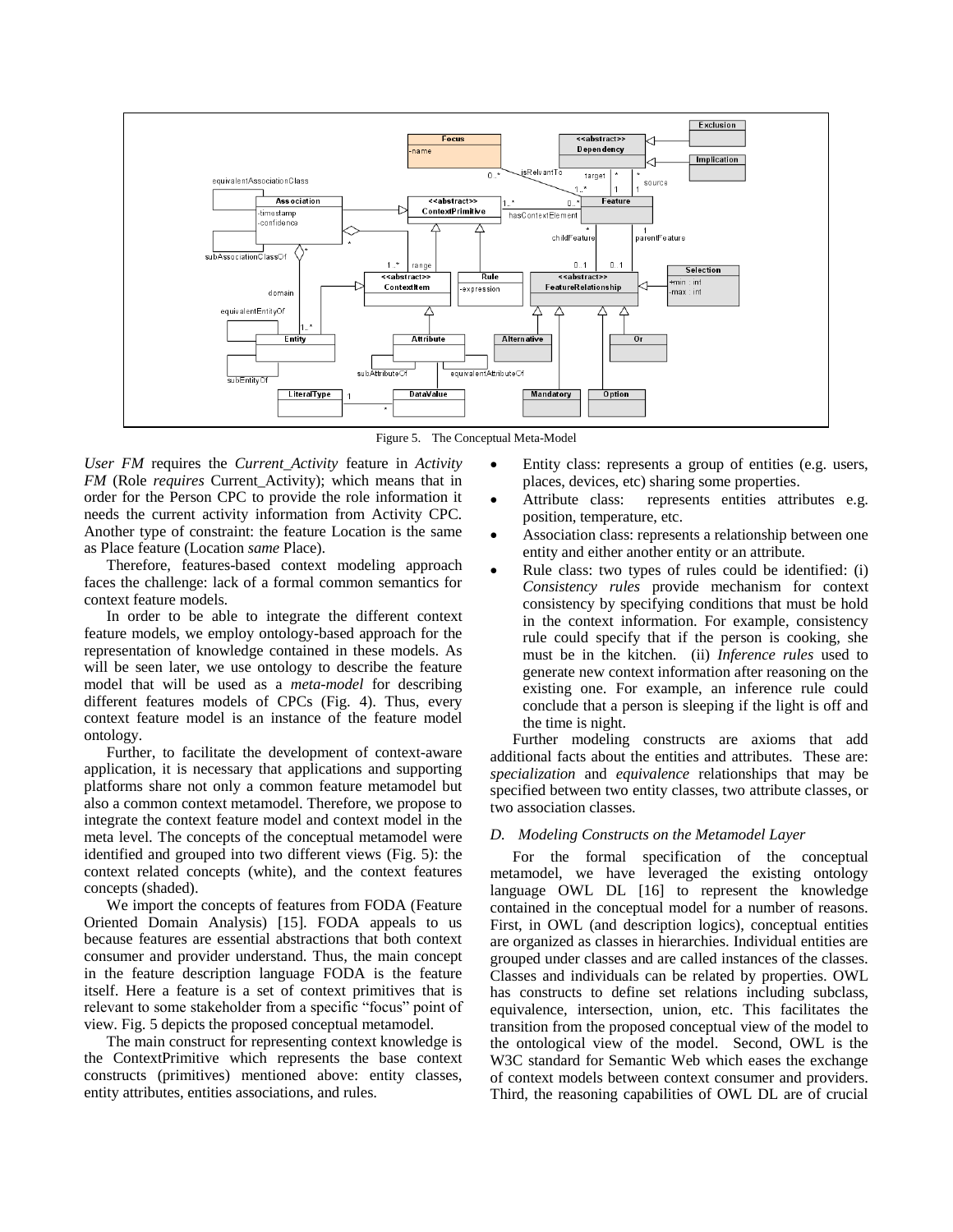importance to context-aware applications for context knowledge representation and reasoning. The Description Language (DL) reasoners are used, on one hand to infer knowledge using rules implemented in the Semantic Web Rule Language SWRL [17], and on the second hand to ensure model consistency.

In the following we briefly explain the OWL constructs used for ontology-based conceptual model representation.

## **a) Conceptual Model Ontology Class Constructs**

We have defined the following class constructs:

- *ContextPrimitive* is the main ontology construct which is the super-class of other context constructs.
- *Entity, Attribute, Association, DataValue, LiteralType*: are OWL classes representing *EntityClass, AttributeClass, AssociationClass, DataValueClass, and LiteralType* respectively.
- *Feature*: is the main ontology construct representing the context Feature.
- *Focus*: represents the Focus concept.

#### **b) Conceptual Model Ontology Property Constructs**

- *Feature\_to\_Feature\_Relationship* (FFR) property which has the Feature class as both domain and range.
- *Feature\_to\_Feature\_Dependency* (FFD) property which has the Feature class as both domain and range.
- *isRelevantTo* object property corresponds to *isRelevantTo* property. It has the Focus class as a domain and Feature class as range.
- *hasContextPrimitive* object property corresponds to *hasContextPrimitive* property. It has the Feature class as a domain and *ContextPrimitive* class as range.
- *hasDomainEntity* and *hasRangeEntity* object properties have the *AssociationClass* as domain and Entity class as range, which represent the relationships between entities.
- *hasRangeAttribute* object property has the *AssociationClass* as domain and *AttributeClass* as range, which represents the entity's attribute.
- *timestamp* datatype property represents the time of assigning a relationship between two entities or assigning an attributes value to an entity. It has an *AssociationClass* as domain. It can be used when considering the context history.

## **c) Conceptual Model Ontology Axioms**

We define also *And, Alternative, Mandatory, Or, Option,* and *Selection* as sub-properties of FFR. We define also *Requires* and *Excludes* as subPropertyOf FFD representing the *Implication* and *Exclusion* dependencies respectively.

The properties *Requires* and *Excludes* are defined as mutual exclusive properties.

*Specialization* and *Equivalence* relationships -mentioned above- that may be specified between two entity classes, two attribute classes, or two association classes, are realized as OWL subClassOf and equivalentClass axioms respectively.

### **d) Conceptual Model Ontology Rules**

Here, we mean by rules the derivative rules define by the system developer in order to infer context knowledge or define context situations. We implement the rules described by the metaclass Rule in the proposed conceptual model in SWRL. SWRL is an expressive OWL-based rule language. SWRL allows users to write rules that can be expressed in terms of OWL concepts to provide more powerful deductive reasoning capabilities than OWL alone. The SWRL metamodel defines Rule as a subclass of OntologyElement [18]. Thus, we represent the metaclass Rule as a Rule class in SWRL metamodel.

## VI. CONTEXT AS A DYNAMIC PRODUCT LINE

As we have already mentioned the context evolves dynamically according to the focus and that context is a set of contextual elements that are assembled and instantiated according to the focus. In this section, due to space limitation, we briefly explain how the context manager can build the context model given a set of features.

The idea is as follows: starting from the context model, we manage the underlying context knowledge using the techniques of how commonalities and variabilities are handled in a product line. Using this knowledge we build a context product line, in which customized context product could be build given the context features different services are interested in.

One of the effective ways to deal with handling variants is to use the XVCL variability mechanism [19] that supports automated customization and assembly of product line assets. Using XVCL, we develop product line ontology assets (meta-ontologies) as a set of x-frames that incorporate both context defaults and variants. X-frames represent the context knowledge in the form of product line assets. Specific context, members of a product line, can be constructed by composing these meta-ontologies. More details about XVCL are in [19].

For each CPC, we develop the context product line architecture based on the context ontology architecture. Using XVCL, we design generic components as x-frames that incorporate both context defaults and variants. The resulting x-frames are meta-components (meta-ontologies), from which concrete components are constructed during the process of producing a specific context product using the reusable assets.



Figure 6. Association between the focus and the context primitives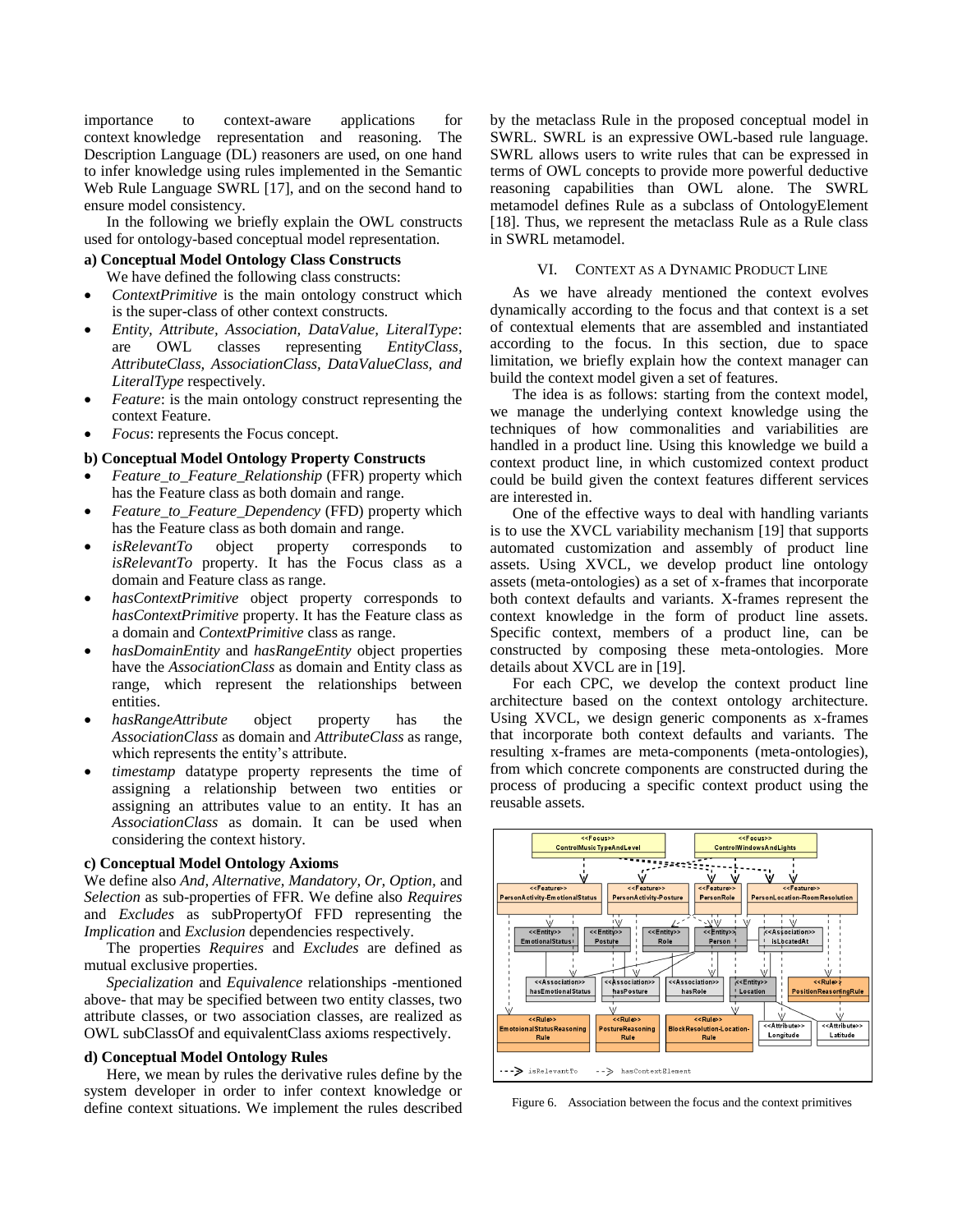## VII. A PETRI-NET BASED APPROACH FOR CONTEXT-AWARE ADAPTIVE APPLICATIONS

Following Dey's context definition, *situation* is a central notion describing context. Dey [4] defines situation as a "description of the states of relevant entities". We call a specified set of contextual information acquired during one instance of time a *situation*; and a specified secession of situations is called a *behavior*.

Based on motivation scenario (Section V.A), Fig. 6 shows that different set of context features are selected by two different tasks (different focuses). Therefore, music control service selects context features different from those selected by the lights and windows controlling service.

To develop a context-aware adaptive applications, and to represent the relation between "focus" and different contextsensitive behaviors for a system's adaptation we use Predicate/Transition nets (PrT nets) [20], a kind of widely used high-level Petri nets, to model context situations and behaviors. The rationale behind this approach is that PrT nets are suitable for dealing with logic and rules as well as in dealing with temporal aspects. In particular, we propose using a special kind of PrT, the rule nets, to model the situations. The adaptation actions are triggered when the acquired context information corresponds to a specified situation or the history of context information corresponds to a specified behavior.

In this approach we benefit from expressiveness power of Petri Net to model the behavior; that is the succession of situations. According to the motivation scenario already mentioned, Fig. 7 (a) illustrates modeling two situations: the guest is taking rest in living room, and the guest is nervous while in bed room. In this respect, the application sends to the correspondent CPCs the feature list it is interested in. In this case, the application expresses its interest in the *Role*, *Room-resolution, and Posture* features from *Person, Location* and *Activity* CPCs respectively by sending the

feature ids with the corresponding parameters via the CPC interface. Fig. 7 (b) illustrates modeling different scenarios of the guest behaviors. It illustrates how to model the transition between situations.

#### VIII. RELATED WORK

Different ontologies have been proposed in the literature to model domain specific context information (e.g. [2]) or generic models reusable in different domains (e.g. [10, 21]) but all with certain drawbacks in genericity and/or dynamicity.

CONON [21] is composed of an upper context ontology, which defines the basic concepts of context and must be extended by the developer to achieve a domain specific context model. The interest of these approaches is being able to extend ontologies. However, whenever one agree on using a particular ontology, the model is bound to the assertions made therein including the ones that potentially contradict the semantics to be modeled. In contrast, in CANDEL, system developers have the flexibility to specify the context and its structure according to the application/domain.

CoOL [22] is an ontology-based Aspect-Scale-Context (ASC) model that supports for interoperability. Each aspect aggregates one or more scales, and each scale aggregates one or more context information. The context model of CANDEL is more expressive than ASC model. The Feature concept can aggregate an arbitrary number of context primitives which are more generic than the context information. Further, the mapping restriction between Scales could be expressed in more generic way as the relationship and dependency between Features.

The Context Broker Architecture (CoBrA) is a brokercentric agent architecture that provides knowledge sharing, context reasoning, and privacy protection [2]. It is domainspecific and only covers contexts in campus space; it has no explicit support for modeling general contexts in heterogeneous environments.



Figure 7. Petri-Nets based context situations and behaviours modelling